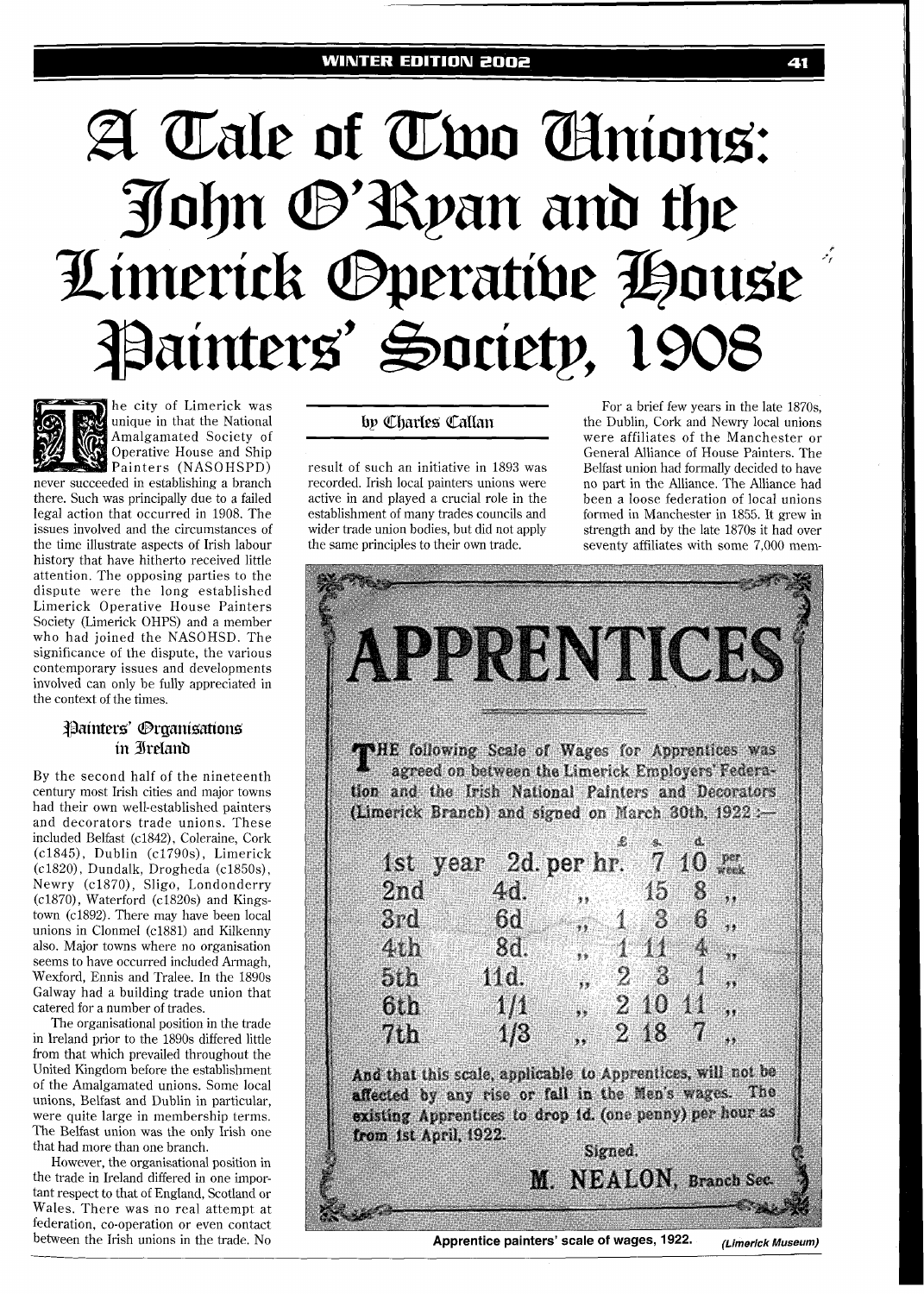bers. By the early 1880s it had almost collapsed through defections and it was from that Alliance that the Manchester NASOHSPD emerged.

## The British Amalgamated **Ulnions**

Established in Manchester in 1886 through the fusion of many local independent painters' trade unions, the NASOHSPD grew to over 10,000 members in 169 branches by 1900. Its headquarters were in Manchester and the majority of its members and branches were in the north of England. By 1900 it had one branch in Scotland, two in north Wales and eight in Ireland.

An entirely separate painters and decorators Amalgamated union existed in Scotland. The Scottish Amalgamated never attempted to extend its organisation to Ireland. Wages and working hours in Scotland at that time were way ahead of those in England, Wales or Ireland.

In the south and midlands of England and south Wales the Amalgamated Society of House Decorators and Painters (ASHDP) organised the trade with about 4,000 members in almost ninety branches. The London ASHPD never made any serious attempt at extending its organisation to Ireland. In 1872, the year in which it was founded, the ASHDP had a branch in Waterford<sup>2</sup> and for a short period in the mid 1890s it had a branch in Larne, County Antrim.3

In 1893 the Manchester Amalgamated made its first appearance in Ireland. The local unions in Newry, Drogheda, Dundalk, Sligo and Kilkenny, apparently willingly, immediately became branches.

In the same year following an acrimonious dispute on the issue within the Dublin Metropolitan House Painters Trade Union (DMHPTU), many of its leading figures and a minority of its members seceded and established an Amalgamated branch.

The Belfast Operative House & Ship Painters Trade Union (BOHPTU) also maintained its independence. An Amalgamated branch was established in Belfast in 1895 but had to be wound-up a few years later through lack of support and the hostility of the BOHFTU. In the late 1890s the Londonderry and Coleraine local unions became branches of the Amalgamated. By then there were five remaining independent local Irish unions in Dublin, Belfast, Cork, Limerick and Waterford. Cork, Limerick and Waterford were the only cities as yet without an Amalgamated branch.

In 1904 the Manchester-centred NASOHSPD and the London-centred ASHDP merged together under the name of the Manchester union. It had about 300 branches with about 14,000 members. The obvious strength implicit in such a large, well-structured organisation was not exercised in the industrial relations area. The main attraction arose from the friendly society benefits it could provide. The major weakness of the Amalgamated was that it made no attempt to either



**Working rules of Limerick Master Painters' Association, 1913.** 

**(Limerick Museum)** 

establish or enforce a standard regarding pay rates, working hours or other important conditions.

Such led to major difficulties. Where local unions existed they had standard rates, hours and working and other conditions. In the major cities, Dublin, Belfast, Cork, Limerick and Londonderry, an hourly rate applied whilst in many other places, including Waterford, Newry, Sligo, Dundalk and Drogheda, a weekly wage applied. The hours worked per week differed from place to place. Where the hourly rate applied the number worked varied with the seasons, with fewer hours worked in winter due to weather conditions and also the level of artificial light. A consequence of this, for those fortunate enough to be employed, was that earnings were less during the most expensive part of the year. A higher winter hourly rate, to make up to some extent for lost earnings, was not achieved anywhere in the trade in Ireland until 1914. Where a weekly rate applied it is not known if this was paid irrespective of the hours worked, summer or winter.

A very important provision in the life of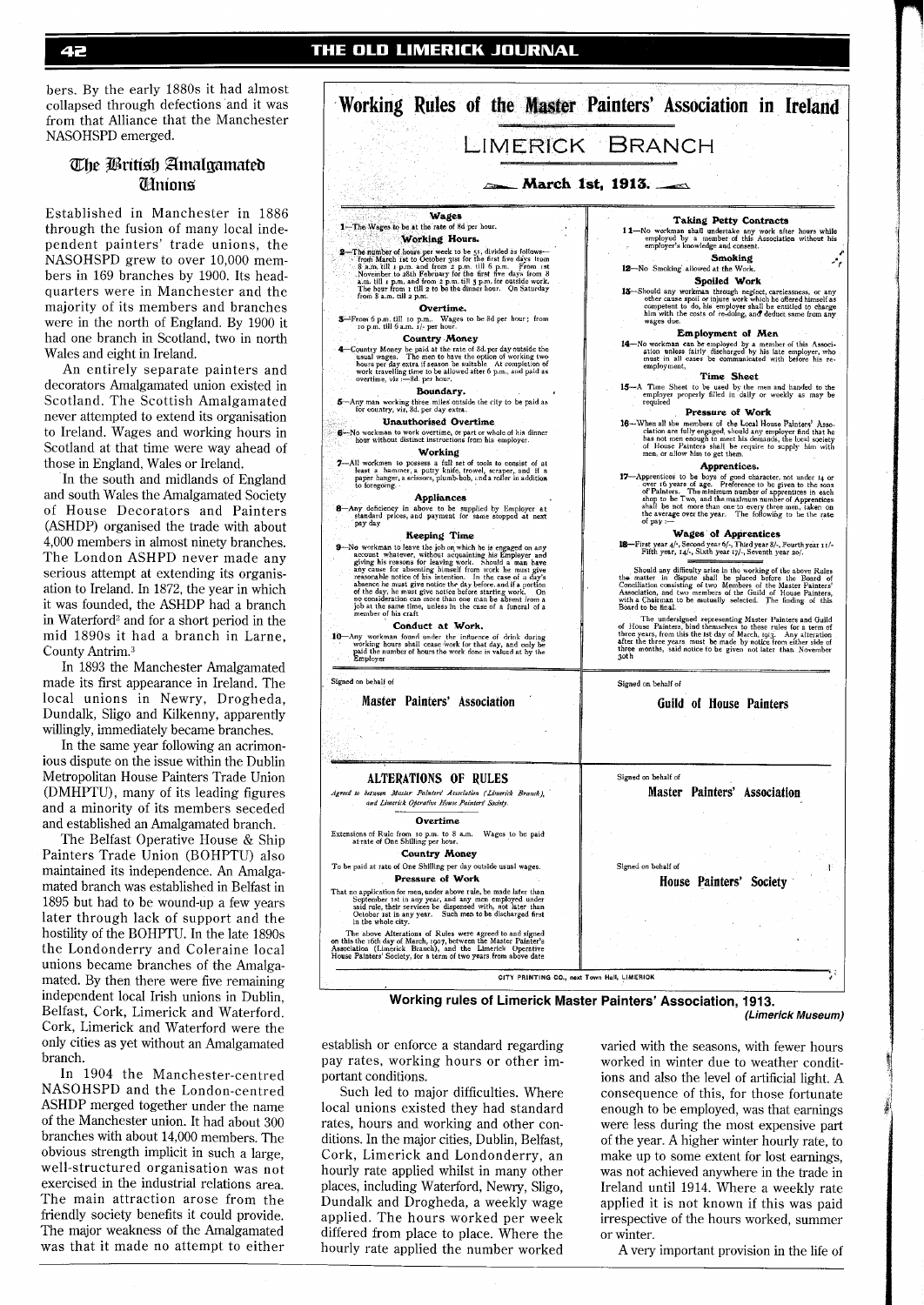

**(Limerick Museum)** 

the working painter was the standing practice whereby, if a painter had to stay away from home whilst working on a job, a travel and accommodation allowance was paid and a minimum sixty hour working week was guaranteed. Amalgamated practices tended to undermine these established conditions as it insisted only that no less than the local wage rate apply.

#### Struggles for Survival

The Amalgamated endeavoured to absorb local unions as branches through a variety of blandishments. However, where such overtures failed it was ruthless in its efforts to undermine and destroy local opposition. In pursuing its expansionist policies it was not very principled in the methods it adopted.

A fierce struggle against the presence of the Amalgamated was waged in Belfast and Dublin. The BOHF'TU ensured that the Amalgamated's delegates, including its general secretary, George M. Sunley, was excluded from the British Trade Union Congress at Edinburgh in 1897 due to the activities of the union.4 It also ensured it was excluded from the Belfast Trades Council when it re-established a branch there in 1903.<sup>5</sup> Both exclusions were based on the claim that Amalgamated members were working under the standard rate and in shops that had been 'blacked' on foot of earlier disputes.

There was one belated attempt to create a federation of Irish painters unions in 1893 uniting the Dublin, Belfast, Cork, Limerick and Waterford unions.6 This resulted from a visit by Peter Cassidy, president of the Dublin MHPTU, to the Belfast OHPTU whilst he was attending the TUC conference in Belfast. Such a federation had a potential membership of about 1,200 and the strength to stave off Amalgamated encroachment. Nothing is known to have come of the initiative. In Dublin, after initial resistance from the DMHPTU, a reluctant tolerance of the Amalgamated's presence became the norm.

In 1904 when the two English Amalgamated unions merged, seven other local painters unions (six in England) also became part of the new amalgamation. One of the seven was the Cork House Painters' Society with about 180 members.

By the year 1905 there were only four local Irish unions remaining that catered for painters, Belfast, Dublin, Limerick and Waterford.<sup>7</sup> In that year the Belfast union was all but destroyed by a lengthy and expensive court action which was taken against it and its officials by the secretary of the NASOHSPD Belfast branch. The person concerned, Daniel McCrory, claimed £500 in damages against the Belfast union. He won the case and was awarded the lesser, but nevertheless enormous, sum of £150. The Belfast OHSPTU, which had a membership of

between 400 and 500 over the decades up to 1905, was reduced to about sixty members in 1906. It was to be 1920 before it recovered its former membership.

The success of McCrory's case arose from the ambiguity in the law that arose from the Welsh Taff Vale Railway Co.-V-Amalgamated Society of Railway Servants court case, which was finally decided by the House of Lords in 1901. On foot of that judgement trade unions could be held, liable for damages arising from trades disputes. McCrory's legal action, with an extensive legal team headed by the solicitor-general, was a potentially expensive venture for a working man and who financed the action was never revealed.

## **Employers and Industrial** Relations

The employers of Belfast were organised from the 1870s, probably in response to the strength of the Belfast union. Twenty years later it was said, undoubtedly expressing the underlying motivation of all the employers groups, that

It was compulsory upon them when they were met by a body of men banded together for their own protection that they should, as master painters, join hands so that they might be able to defend themselves against any interference with their rights and liberties.<sup>8</sup>

No other employers' organisations in the trade have yet been uncovered in other Irish towns if such existed. In 1896, probably prompted by the coming into force of the Conciliation (Industrial Disputes) Act, 1896, the main employers in the capital organised themselves as the Dublin Guild of Master Painters.

In the same year a lock-out, affecting virtually all the Dublin building trades, commenced on May Day and was only settled by the intervention and arbitration of the Roman Catholic Archbishop, Dr William Walsh, throughout August. The outcome of the lock-out did not achieve the Master Builders Association's (MBA) objectives, which differed from trade to

|                     |                                       | Pimerick Operative House Painters' Society.  |  |                     |  |      |  |  |  |
|---------------------|---------------------------------------|----------------------------------------------|--|---------------------|--|------|--|--|--|
|                     |                                       | Branch No. 5, Building Workers' Trade Union. |  |                     |  |      |  |  |  |
|                     | MECHANICS' INSTITUTE,<br>PERY SQUARE, |                                              |  |                     |  |      |  |  |  |
| TO <sub>10</sub> 27 |                                       | city chancegar                               |  | Limerick, $.00/11/$ |  | 1954 |  |  |  |

**Billhead of Limerick Operative House Painters' Society, 1954.** *(Limerick Museum)*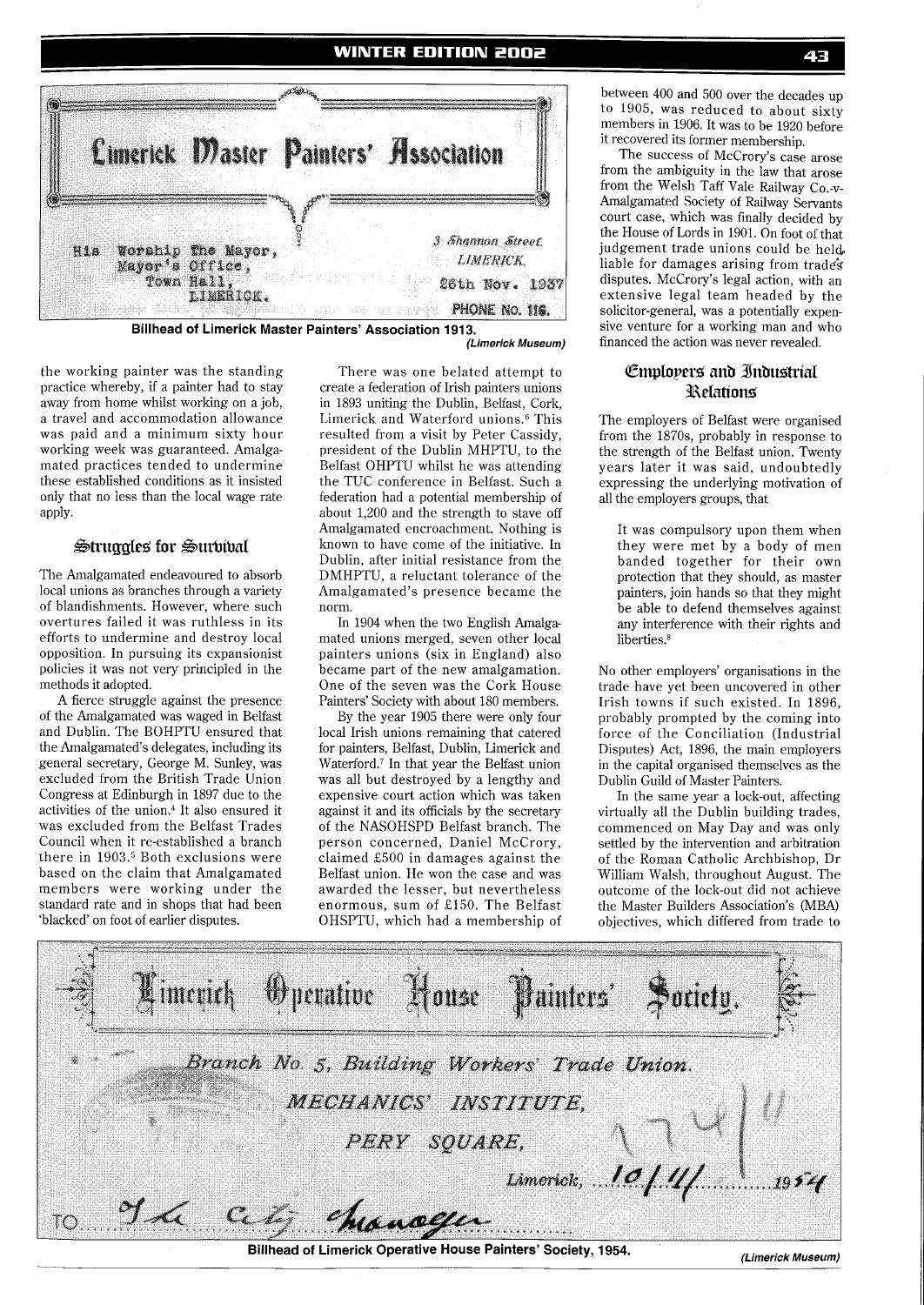44 28 CHARLOTTE OUAY. <u>ESTABLISHED 1907</u> OPPOSITE CUSTOM HOUSE Limerick, September  $M^-$ (LATE DOCKRELL, SON & CO. DUBLIN) House Practical Painter Decorator. and Fitzpatrick & Sons, Printers, Limk, SIGN WRITING A SPECIALITY.

trade. However, the lock-out virtually

broke many of the unions in the trades. The painters of Dublin, both the DMHPTU and the small Amalgamated branch, weathered the storm fairly well and the DMHPTU was even able to lend money to the bricklayers and the plasterers unions. Fortunately for the painters, and undoubtedly to the chagrin of the painters employers, the DMHPTU had concluded a new set of working conditions with the main employers individually that were better than those conceded by the MBA. Discretion proved the better part of valour and the painters unions did not attempt to achieve the same agreement with the builders. As a result, no agreement existed between the painters' unions and the MBA from then until 1913. The rate in the builders firms was Id. per hour less than those in the painting firms and there was no agreement regarding the exclusive employment of trade union labour.

In early 1899, at the initiative of the Dublin Guild of Master Painters, supported by the Belfast employers association, the National Association of Master Painters of Ireland (NAMPI) was formed. In 1899 a lockout in seventeen Dublin painting firms commenced in early June and continued for six weeks. About 500 men were locked out. The lockout centred on one issue, that of the employment of trade union labour only. The employers insisted on the right to employ whom they pleased. The enforced outcome was that the employers established the right to employ up to 15 per cent nonunion labour and more if the unions could not provide men as required.

There were several causes of the defeat of the unions. The employers were well organised and determined to succeed. They sent delegates to employers associations in England and Scotland requesting

**Table 1** 

British firms not to employ Dublin men. Scabs were imported from Britain and there was also a lack of local trade union solidarity. Inexplicably, the Dublin Trades Council & Labour League refused to support the painters, opting instead to call for conciliation.<sup>9</sup>

Within a short period the NAMPI<sup>10</sup> had members in all the main cities. The emergence of the NAMPI and the outcome of the Dublin lockout had an impact in Limerick that led to the court action by John O'Ryan. By the early 1900s, although when it dated from exactly is unknown, there was a Master Painters Association in Limerick.

# The Limerick Operative House Painters' Society

The painters of Limerick City were organised in their own union probably from the 1790s, but certainly from the 1820s. The exact titles their organisation adopted over the years is unclear and it appears that the union, unlike most of the other Irish unions, was never registered as a either a friendly society or a trade union.

The Limerick OHPS was amongst the earliest affiliates of the Irish Trade Union Congress. They were represented at the second annual conference held in Cork in 1895 by J.Hynes. At the following two conferences in Limerick and Waterford in 1896 and 1897 the union was also represented, but the delegate's names were not recorded. Between then and the Dublin conference of 1907 the union was not represented at the ITUC and in that year their delegate at Dublin was Joseph Bruckner.<sup>11</sup> Bruckner and a W. Allen represented the union at the ITUC Limerick conference in 1908.12

The position of painters and decorators in Limerick City undoubtedly improved over the twenty years 1891-1911 and the Limerick OHPS undoubtedly played a role in achieving these improvements.

*(Limerick Museum)* 

The number of painters, decorators, paperhangers and glaziers in Limerick City increased from 109 to 121 and to 150 in the census years 1891, 1901 and 1911 **(Table 1).** In 1861 the number in the trade, including employers, had been 143.

The working painters of Limerick City were almost all Roman Catholic in religious affiliation. The number of Church of Ireland adherents fell from three in 1891 to one in 1911. The number returned as being illiterate had fallen from six to one over the same period. Those in the trade were well distributed in terms of age groups. Those aged twenty years and under, that roughly equating to apprenticeship, remained at fifteen. At the other end of the age range, those aged sixty-five and older increased from three to nine.13

In 1907 the weekly working hours in the trade in the city were fifty-one and the hourly rate was 71/2d., which would have delivered a weekly wage in summer of  $31s.101/2d$ . The hourly rate was less than that in Belfast, Cork or Dublin but was more than in any other Irish city or town **(Table** 2).

Although the hourly rate remained the same the hours worked in winter, for those fortunate enough to be in employment, were much less due to weather and lack of daylight.

The lot of the working painter would have been one of five nine hour days, probably worked from 6.00 am to 6.00 pm with two meal breaks of one hour each. Saturday hours were probably from 6.00 am to 1.00 pm with a one hour meal break. When the time spent in travelling to and from work is included the working day in reality probably amounted to twelve hours. Conditions and equipment were primitive, many of the materials used were toxic and earnings were lost through inclement

**Painters** & **Decorators, Limerick City, l89 1- 191 133** 

| Years |       |       |       | Age ranges |       |       |     | Religious affiliation |       | Illiterate | Totals |
|-------|-------|-------|-------|------------|-------|-------|-----|-----------------------|-------|------------|--------|
|       | $-15$ | $-20$ | $-25$ | -45        | $-65$ | $65+$ | RC  | $_{\rm{CofI}}$        | Other |            |        |
| 1891  | ↵     | 15    | 15    | 56         | 18    |       | 106 |                       |       |            | 109    |
| 1901  | -41   | 19    | 20    | 56         | 20    |       | 121 |                       |       |            | 121    |
| 1911  |       | 15    | 24    | 77         | 25    |       | 149 |                       |       |            | 150    |



# THE OLD LIMERICK JOURNAL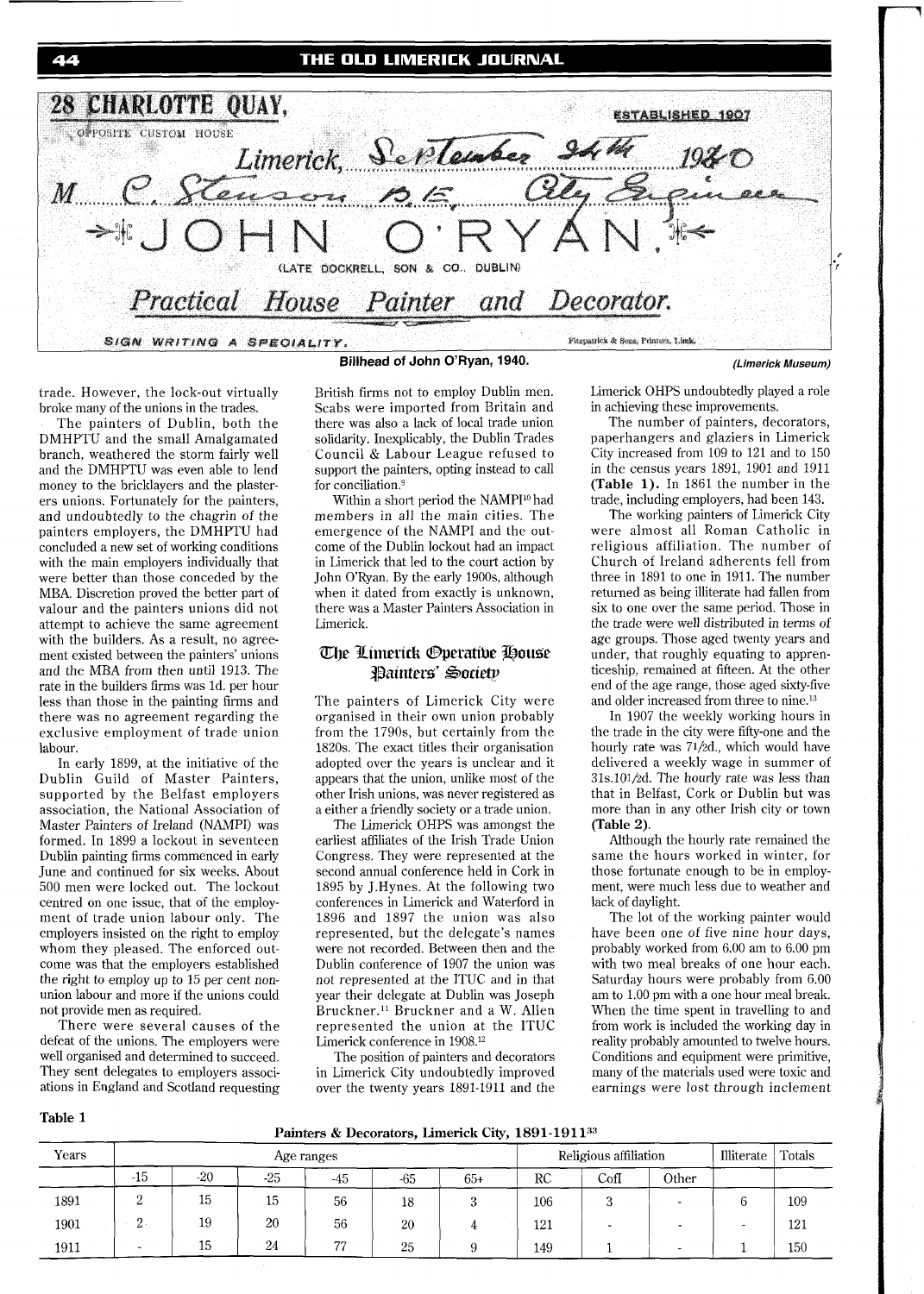Painters Trade Unions, Rates, Hours and Wages, 190734

|                | <b>Numbers</b> |      | Trade        | From   | Member-                  | Rate                     | Weeks                    | Weekly          |
|----------------|----------------|------|--------------|--------|--------------------------|--------------------------|--------------------------|-----------------|
|                | 1901           | 1911 | Union        | Year   | ship                     | Hour                     | Hours                    | Wages           |
| Armagh         | 27             | 51   | Amal         | 1907   | 18                       | 6d                       | $\blacksquare$           | $\blacksquare$  |
| <b>Belfast</b> | 1589           | 1909 | <b>BOHPS</b> | 1845   | c50                      |                          |                          |                 |
|                |                |      | Amal 1       | 1897   | 136                      | 8d                       | $54\,$                   | 36s             |
|                |                |      | 1903         |        |                          |                          |                          |                 |
|                |                |      | Amal 2       | 1907   | 32                       |                          |                          | يمن             |
| Coleraine      | 46             | 80   | Amal         | 189935 | $\overline{\phantom{a}}$ | 6d                       | $\blacksquare$           | $\blacksquare$  |
| Cork           | 341            | 263  | Amal         | 1905   | 124                      | $8\mathrm{d}$            | 51                       | 34s             |
| Drogheda       | 34             | 49   | Amal         | 1894   | 26                       | 6d                       | 60                       | 30s             |
| Dublin         | 1865           | 2033 | <b>DMHP</b>  | c1790  | c400                     | 71/2d                    |                          | 33s.9d          |
|                |                |      | Amal 1       | 1893   | 180                      | $\&$                     | 54                       | $\&$            |
|                |                |      | Amal 2       | c1897  | $214\,$                  | $8\mathrm{d}$            |                          | 36s             |
| Dundalk        | 67             | 78   | Amal         | 1894   | 26                       | $61/2{\rm d}$            | $\blacksquare$           | $\sim$          |
| Kilkenny       | 40             | 41   | Amal         | 1893   | 26                       |                          | 54                       | 30 <sub>s</sub> |
| Kingstown      | 123            | 133  | Amal         | c1894  | 17                       | 7d                       | $\sim$                   | $\blacksquare$  |
| Limerick       | 121            | 150  | <b>LOHPS</b> | c1820  | c55                      | 71/2d                    | 51                       | 31s101/2d       |
| L/derry        | 133            | 148  | Amal         | 1898   | 24                       | $7\mathrm{d}$            | 561/2d                   | 32s111/2d       |
| Lurgan         | 36             | 46   | Amal         | c1907  | 19                       | $\overline{\phantom{a}}$ | 54                       | 30s             |
| Newry          | 35             | 58   | Amal         | 1894   | 17                       | ÷,                       | 54                       | 30s             |
| Sligo          | 43             | 61   | Amal         | 1894   | 28                       | $\blacksquare$           | $\overline{\phantom{a}}$ | 30s             |
| Waterford      | 85             | 78   | W[HPS]36     | c1820  | c30                      | $\blacksquare$           | $\blacksquare$           | 30s.            |

weather. Whilst weekly wages, at almost 32s., were substantial when compared to those of many other workers, long periods of unemployment and shorter winter working hours greatly reduced wages. For most in the building trades the average weekly income over a year was probably in the region of 20s. to 22s. Seasonal unemployment affected most manual workers and even 20s. or more was far in excess of the wages paid to most.

**Table 2** 

The rule regarding the employment of non-union men applicable in Limerick was similar to that imposed in Dublin through the lockout of 1899. The local employers' rule (rule 16) provided that

When all the competent members of the local House Painters Association are fully engaged, should any employer find that he has not men enough to meet his demands, the Local Society of House Painters shall be required to supply him with competent men or allow him to get them.

The Limerick OHPS had mitigated, to an extent that may have been unique, the worst effects of that rule. They had established a local agreement, which provided

That no application for men under the above rule be made later than September 1st in any year, and any men employed under said rule their service be dispensed with not later than October 1st in any year.

Such a provision ensured that work was available in wintertime was to be confined exclusively to the members of the Limerick OHPS as long as any of its members were unemployed. The Limerick OHPS had also instituted a rule, although this was disputed, whereby its members could not belong to any other trade union.

In March 1907, a Limerick painter named John O'Ryan migrated to Dublin in search of work.14 O'Ryan had been a

member of the Limerick OHPS for about eight years and earned 71/2d. per hour. Whilst in Dublin he joined the Amalgamated union. On his return to Limerick in October 1907, O'Ryan secured a job with one of the city's leading employers, John MacNamara<sup>15</sup> & Sons, painting contractor, of Catherine Street. In that year 1907-1908, MacNamara was also President of the NAMPI.

Following O'Ryan's employment, the Limerick OHPS officials, Michael Mayne and Joseph Buckner, president and secretary respectively, visited MacNamara and demanded that O'Ryan be dismissed due to his not being a member of the union. MacNamara sought the union's demand in writing. This was provided on the 19th October and in the style of the times. it read

I beg to inform you that John O'Ryan, in your employment, has refused to comply with the rules of our society,

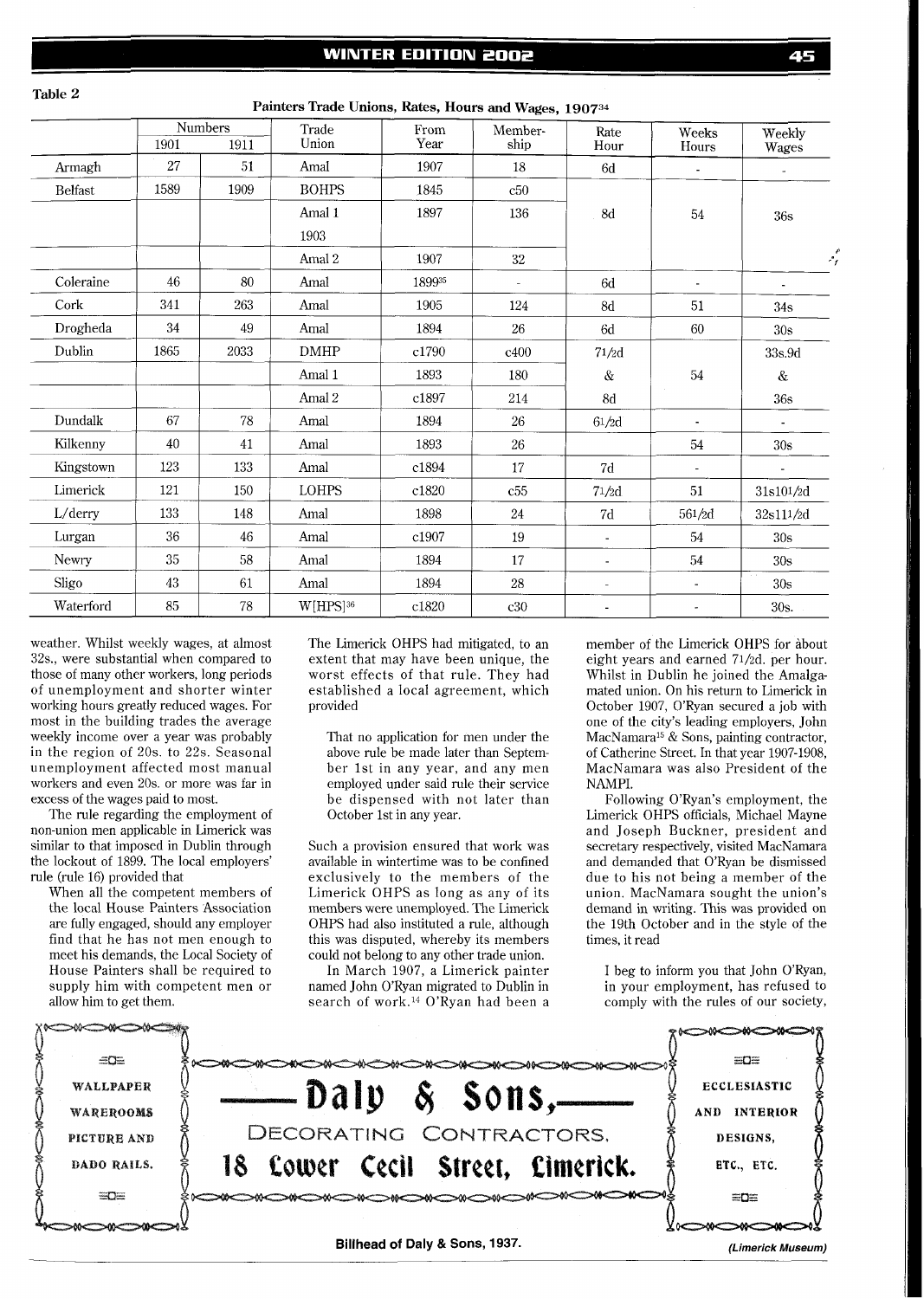and if he fails to comply with them up to the Zlst, our men will cease working with him on that day.

O'Ryan was dismissed the same day by MacNamara. O'Ryan commenced proceedings against the Limerick OHPS and its named officials seeking damages of E50 at the Limerick Quarter Sessions in early 1908 before County, Court Judge Mr Law-Smith KC. Those joined<sup>16</sup> in the action by O'Ryan were:

Michael Mayne, (president), Little Frederick Street

- Joseph Buckner (secretary), Gerald Griffin Street
- Michael Anderson, 3 Richmond Street
- John Reeves, Garryowen
- William Reeves, Garryowen
- John Allen, Rutland Street
- John Neville, Little Glentworth Street Pat McCoy, Church Street, Kings

Island

- Thomas Murphy, Halpin Lane, off Castle Street, and
- William Nealon, 41 Edward Street

The sum sought, then the equivalent of more than eight months wages in the trade, combined with legal costs, would has effectively destroyed the Limerick union had O'Ryan won the case. The claim against the Limerick OHPS was based on an alleged conspiracy by the defendants to procure the dismissal of plaintiff from the employment of John M'Namara & Sons and for the loss of his employment on the 19th 0ctober.17

That O'Ryan was aided and abetted in his action by the Amalgamated's Dublin official appears beyond doubt, although such was never specifically stated or admitted.

A similar case had occurred in Plaistow in London in 1903 when a painter named William McGuire had successfully sued the ASHDP for E25 when he was dismissed in similar circumstances.<sup>18</sup> The main difference in the London case was that it was the then London Amalgamated that was acting against a small local union.

As noted above, the officers and others of the Limerick OHPS were joined in the action by O'Ryan for damages. All were described a 'painters of the Limerick Operative House-painters Society'. Joseph Buckner was also president of the Limerick Trades & Labour Council in 1908.19 The John Neville joined in the action may have been the same person who also served as Trades Council president in 1907. 20

The case was heard in April 1908. Although the judge expressed the view that the case put forward by O'Ryan was justified, he dismissed the case as being 'debarred by section 3 of the Trades Disputes Act, 1906' and did not award costs.21 The Counsel engaged by the union<sup>22</sup> expressed the view that the Limerick painters were fully justified in protecting themselves.<sup>23</sup> The report of his representations read

4 McDonnell's Cottages, Garryowen, Limerick, June 1st<br>M<sup>1</sup> J. Obonnell, Engineer<br>Water Works J, Dr. to J. Reeves & Sons, PAINTING @ DECORATING CONTRACTORS. 14. Giornon, Printer. Linnarick

**Billhead of James Reeves & Sons, 1916.** *(Limerick Museum)* 

The local men are quite in earnest in trying not to be dominated by the Amalgamated Society. This kind of thing occurred in Limerick some six or seven years ago, when at the order of the English Society the Limerick tailors went on strike, and thousands of pounds went over to England while the tailors were walking about the streets idle. The desire of the employers was to disrupt the Society; the plaintiff [O'Ryan] was their agent, and the defendants were within their rights in trying to defend themselves from being swamped by the English Society. The father and brothers of the plaintiff were and remained members of the [Limerick] Society, and that helped to show the surrounding (sic) of the defence.'24

O'Ryan's counsel<sup>25</sup> countered Kelly's claims by stating he denied there was any grounds for Mr Kelly's contention.. .the plaintiff was not backed-up by anyone and he came into court to get justice. The case rested on malice and the object of the defendants was to punish plaintiff and disqualifying him from membership preventing him from getting work in Limerick and forcing him out of the city.26

The case was appealed and heard before 'The Lord Chief Baron' in early July 1908.27 During the hearing valuable information was revealed by several witnesses that illustrate some of the issues and conditions of the time. O'Ryan was again represented by Phelps and the Limerick OHPS by Kelly. O'Ryan, MacNamara, Mayne, and Buckner gave evidence, but only the first two were cross-examined.

It was claimed that O'Ryan, in joining the Amalgamated, had foregone his membership of the Limerick OHPS in that the Amalgamated rules provided that members could not belong to any other society. O'Ryan claimed that he knew nothing of such a rule. He countered by claiming that no such rule existed in the Limerick OHPS and that he was still a member of the local union, albeit in arrears to the extent of 24s. As the Limerick OHPS weekly contribution was 6d., he was forty-eight weeks in arrears. O'Ryan claimed he had paid E2.9s.4d. fees to the Dublin Amalgamated branch and was not able to pay the Limerick society.

O'Ryan denied, under questioning, that he had been 'the means of leading to a lockout' at MacNamara's in 1906 but admitted he was 'an active opponent' of McNamara. The records of the Limerick union were then quoted

Proposed by John O'Ryan, and seconded by John Reeves, that 'we give George Burrows until Saturday to conform to our rules, and should he not comply, all men to cease work with him'.

O'Ryan admitted that such was the case and that it was 'in accordance with the rules and constitution of the society'. He was then asked 'are they doing anything to you under their rules that you did not propose to do to Burrows?' When it was put to him that 'This amalgamated society is of English origin, and these people are trying to dominate the trade societies of this country?', O'Ryan replied 'I don't know anything about that'.

MacNamara, the employer, when examined by O'Ryan's counsel, stated that he remembered Buckner and Mayne calling on him demanding O'Ryan's dismissal as he did not comply with their rules and went on to state he

Knew the cloak of the thing, and said he thought they were making a mistake. Two of their men had left to go to Dublin where they expected to get work as a matter of course. John O'Ryan had joined the Amalgamated Society in Dublin, numbering 1,900 men, and he was a blackleg when he came back according to their action. Another member went up to Dublin and worked as a non-union man, though he was a member of the Limerick Society, and he came back to Limerick and resumed work there without any objection to him. He quoted for the delegation the case of McCrory against the Belfast Painters Society, being an action for damages caused by loss of one and a half years'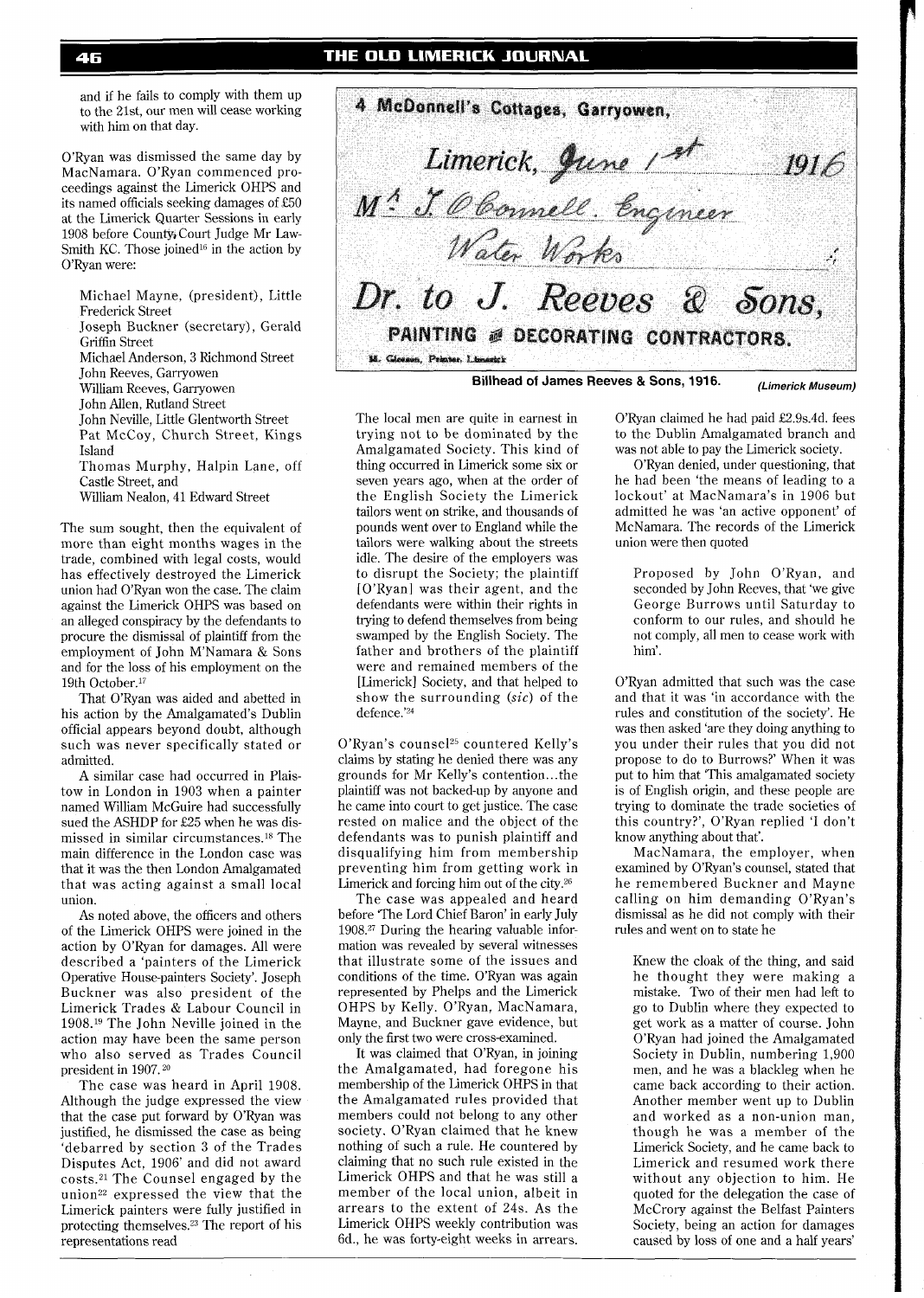Although McNamara admitted that the rule regarding the employment of Limerick OHPS members had been agreed he went on to state under cross examination that

His object was not to flood the town with amalgamated men so as to give employers larger selection of men and reduce wages, because amalgamated men could come down and work side by side with the local branch. They did it in Dublin - amalgamated and local men and non-union men worked side by side in Dublin [but he] did not want non-union men.

McNamara also stated that when the rule regarding the employment of Limerick OHPS members was proposed, although they had agreed to it, the employers objected saying that 'if at any time the Amalgamated Society wished to contest their rights we disassociated ourselves from any costs or liabilities in the matter'.

McNamara was incorrect in at least three respects in his views. Firstly, the Amalgamated union had 941 members in fifteen branches in Ireland at that time, not 1,900. Secondly, the Belfast union was not broken-up by the legal action, although its membership fell drastically from about 500 to sixty. Thirdly, the virtual collapse of its membership did not lead to its members joining the Amalgamated union. The result of the damage done to the Belfast union created a situation whereby most Belfast painters became non-union men. Despite the establishment of a second Amalgamated branch in Belfast following the action its total membership increased from ninety in 1907 to 195 in 1908, leaving about 1,750 painters outside any union in the city.28

**WINTER EDITION 2002** 

The position adopted by the union was that O'Ryan was not a member of the Limerick OHSP, was a member of another union and that they were simply enforcing an agreement with the employers. They were prepared to admit O'Ryan to the local union provided he ceased to be a member of the Amalgamated union.

Although the decision of the court went against O'Ryan, the judge did not conceal his own views in the matter. He stated that the

action of the defendants was malicious in the way they attempted to get rid of the plaintiff, but on the construction of the 3rd section of the Act he had to dismiss the case.

No costs were awarded. Under the provisions of the Trades Dispute Act, 1906, where losses were sustained as the result of an industrial dispute the parties involved could not be held liable for damages. The Trades Disputes Act, 1906, which negated the impact of the Taff Vale Railway -v- ASRS judgement of 1901, had been passed by the Liberal government at the urging of the then new parliamentary Labour Party.

#### Aftermath

The outcome of the court case lead to a reconciliation between O'Ryan and the Limerick OHPS, in that he resigned from the Amalgamated and rejoined. What subsequently became of O'Ryan is unknown. However, from the few scant references there are to the affair in trade union sources, the hard-nosed cynicism of the Amalgamated is clear.

Around 1907 the secretary of the NASOHSPD Dublin No 2 branch, John Graydon, was appointed on a full-time basis. He seems to have operated as their organiser throughout Ireland. Graydon was also a member of the Amalgamated's National, UK wide, Executive Council.

In 1910, two years after the court case, Graydon raised the matter at the Executive Council. The general discussion on the issue revealed some of the attitudes held by its leading officials.<sup>29</sup> Graydon claimed that the Limerick OHPS had gone

on strike against O'Ryan's employment. Graydon had visited O'Ryan in Limerick at the time and claimed that O'Ryan had taken the court action himself. The Amalgamated's General Office had refused to take any action in the matter although Graydon had submitted a report to it. As a member of the Dublin No 2 branch, O'Ryan had been paid victimisation benefit of 10s. per week plus unemployment benefit. After O'Ryan's unemployment benefit was exhausted, his victimisation benefit was increased to 20s. per week. It appears that O'Ryan was supported over the winter 1907-1908 and benefit was then stopped. The position adopted by the General Council was that he should leave Limerick to seek employment. Graydon's appeal that he was a Limerick man who supported his parents did not evoke a sympathetic response. Graydon further pointed out that removal expenses available under the rules in the case of victimised members had been refused. What rankled with many who spoke was that the local union had succeeded. As one stated

The point, to his mind, was that the Limerick Society had more power than their own society, and that they, as an amalgamated society, allowed some local society to dictate to them what their members should do.

#### Graydon expressed the view that

if they had fought the this particular case the employers would have been with them hand in hand, because they would have been very glad to have men of our society to work in Limerick.

What precisely Graydon meant by his statement is less than clear. However, it more than suggests that amalgamated members would have been prepared to work under conditions that were less than the established local norms and undermine the Limerick LOHPS itself. The chairman offered the view that

if the man had been supported he might have been the means of establishing a branch there which might